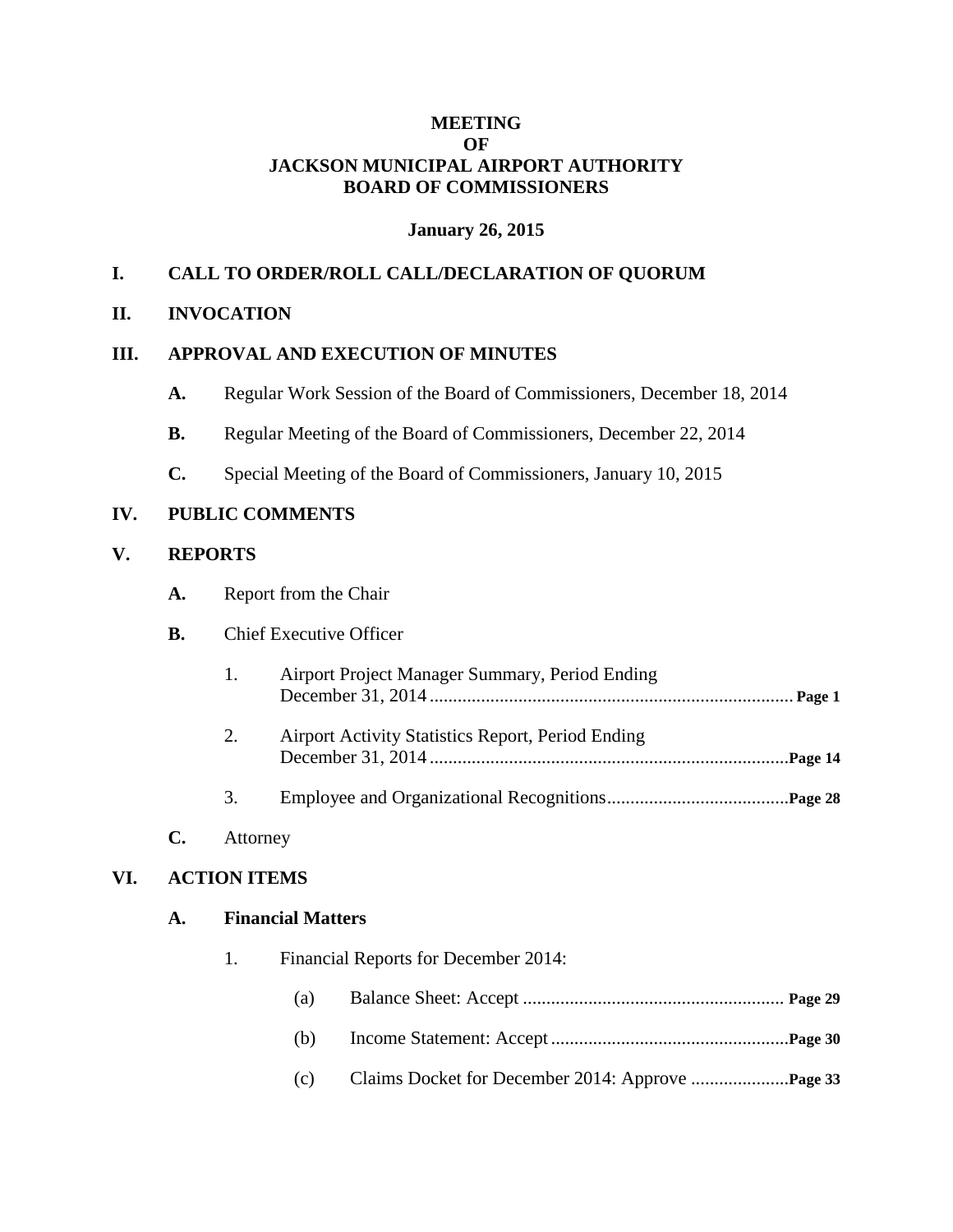|           | 2.                           |                                                                                                                                        |  |
|-----------|------------------------------|----------------------------------------------------------------------------------------------------------------------------------------|--|
|           | 3.                           | Fiscal Year 2014 Audit: Accept                                                                                                         |  |
| <b>B.</b> | <b>Service Agreements</b>    |                                                                                                                                        |  |
|           | 1.                           | Wildlife Hazard Assessment and Training, JMAA: Authorize Renewal of                                                                    |  |
|           | 2.                           | Pre-Employment Screening for Law Enforcement Officers, JMAA:<br>Authorize Amendment to Agreement (Morris and McDaniel, Inc. d/b/a      |  |
|           | 3.                           | Temporary Employment Services, JMAA Authorize Amendment to<br>Agreement (Innovative Staffing Services, Corporation)  Page 46           |  |
|           | 4.                           | Cafeteria Plan for the Employees of the Jackson Municipal Airport<br>Authority, JMAA: Authorize Agreement (Southern Administrators and |  |
|           | 5.                           | Medical, Drug and Alcohol Use Screening, JMAA: Authorize Agreement                                                                     |  |
|           | 6.                           | 2015 Market Rent Study for Hawkins Field: Authorize Agreement                                                                          |  |
| C.        | <b>Construction Projects</b> |                                                                                                                                        |  |
|           | 1.                           | Emergency Repair to Touch Down Zone Lighting Runway 34L; Electrical<br>Circuit Serving Taxiway Alpha Lights; JAN: Accept Certification |  |
|           | 2.                           | Emergency Repair to Water Main International Drive, JAN: Accept                                                                        |  |
|           | 3.                           | JMAA Contract No. 014-11-92, Airport Security and Access Control<br>Systems Improvements; Premises Distribution System, JAN: Approve   |  |
| D.        | <b>Procurements</b>          |                                                                                                                                        |  |
| Е.        | <b>Grants</b>                |                                                                                                                                        |  |
| F.        |                              | <b>Other Matters</b>                                                                                                                   |  |
|           | 1.                           |                                                                                                                                        |  |
|           | 2.                           | AFCO Mississippi Air Cargo Logistics Center Refinancing Page 89                                                                        |  |